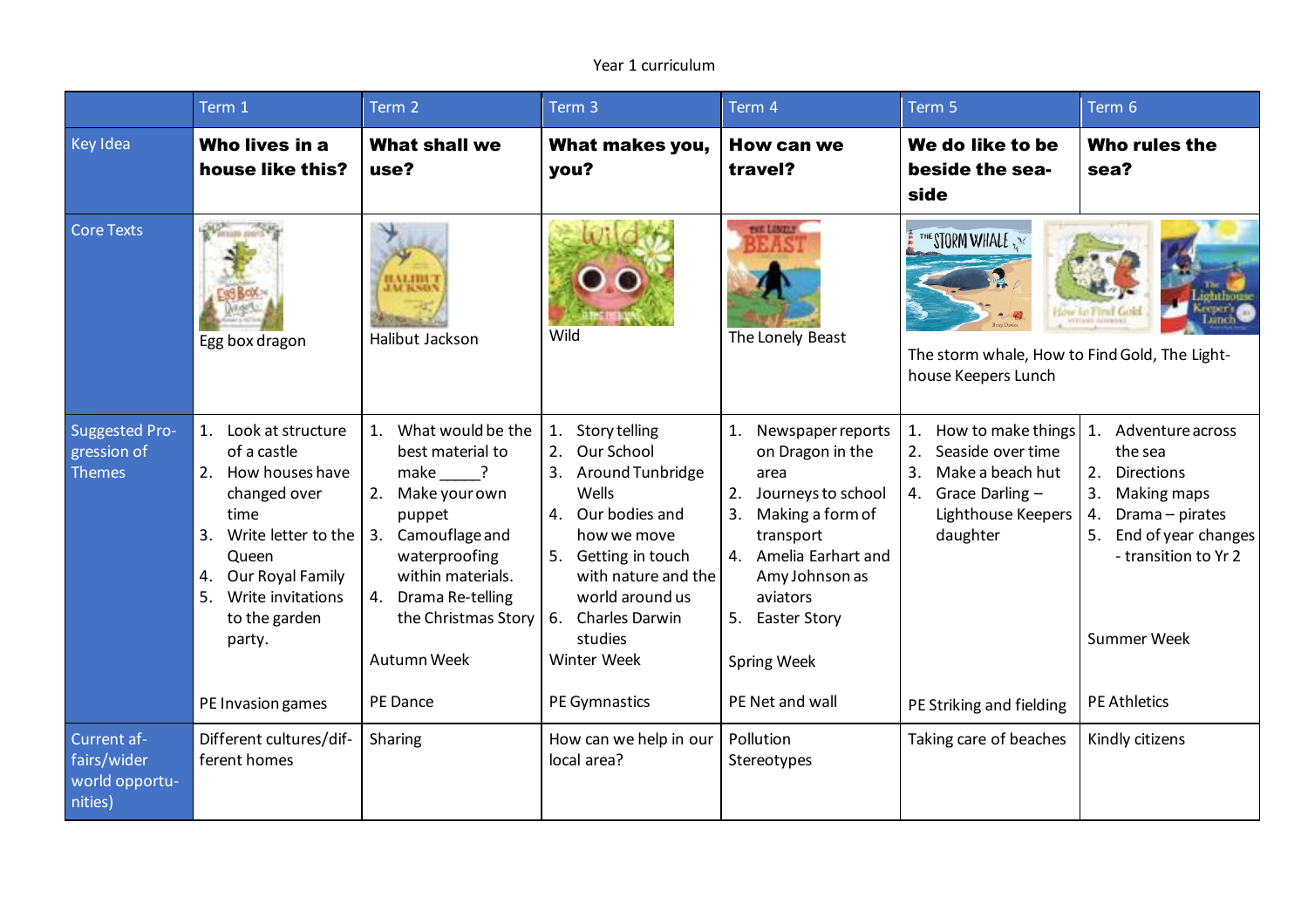| Cross-Curricular<br><b>Links</b> | English:<br>Recounts, letters, la-<br>belling, sentence<br>structure<br>SPAG:<br><b>Finger Spaces</b><br>Capital Letters<br><b>Full Stops</b><br>Pronouns<br><b>Nouns</b><br>Adjectives<br>Asking questions<br>Past tense | English:<br>Story writing, invita-<br>tions sentence struc-<br>ture, firework poems<br>SPAG:<br>Capital letters<br><b>Full Stops</b><br>$Verbs - ing$<br>$1st / 3rd$ person<br>Contractions | English:<br>Story Writing, writing in<br>role<br>SPAG:<br>Time openers<br>Conjunctions<br>'un' prefix<br>-ed endings<br><b>Exclamation marks</b> | English:<br>Newspaper Reports,<br>character descriptions,<br>diaries, writing in role<br>SPAG:<br>Time openers<br>Prepositions of place<br>'un' prefix<br>Irregular past tense | English:<br>Instructions, explana-<br>tions<br>SPAG:<br>-ed endings<br>-ing endings | English:<br>Information Texts, re-<br>counts<br>SPAG:<br><b>Time Openers</b><br>Prepositions<br><b>Statements and Ques-</b><br>tions |
|----------------------------------|---------------------------------------------------------------------------------------------------------------------------------------------------------------------------------------------------------------------------|---------------------------------------------------------------------------------------------------------------------------------------------------------------------------------------------|--------------------------------------------------------------------------------------------------------------------------------------------------|--------------------------------------------------------------------------------------------------------------------------------------------------------------------------------|-------------------------------------------------------------------------------------|--------------------------------------------------------------------------------------------------------------------------------------|
|                                  | Science:<br>Materials                                                                                                                                                                                                     | Science:<br>Materials<br>Camouflage<br>Autumn Week                                                                                                                                          | Science:<br>Parts of the Body<br>Winter Week                                                                                                     | Science:<br>Plants - parts of a plant<br><b>Spring Week</b>                                                                                                                    | Science:<br>Plants-how plants<br>grow                                               | Science:<br>Animals<br>Summer Week                                                                                                   |
|                                  | History:<br>Castles                                                                                                                                                                                                       | History:<br>Toys from the past<br>Remembrance day<br><b>Guy Fawkes</b>                                                                                                                      | Geography:<br>Our local area                                                                                                                     | History:<br>Transport<br>Amelia Earhart                                                                                                                                        | Geography:<br>Seaside<br>Seas and Ocean                                             | History:<br>Seasides past and pre-<br>sent<br><b>Grace Darling</b>                                                                   |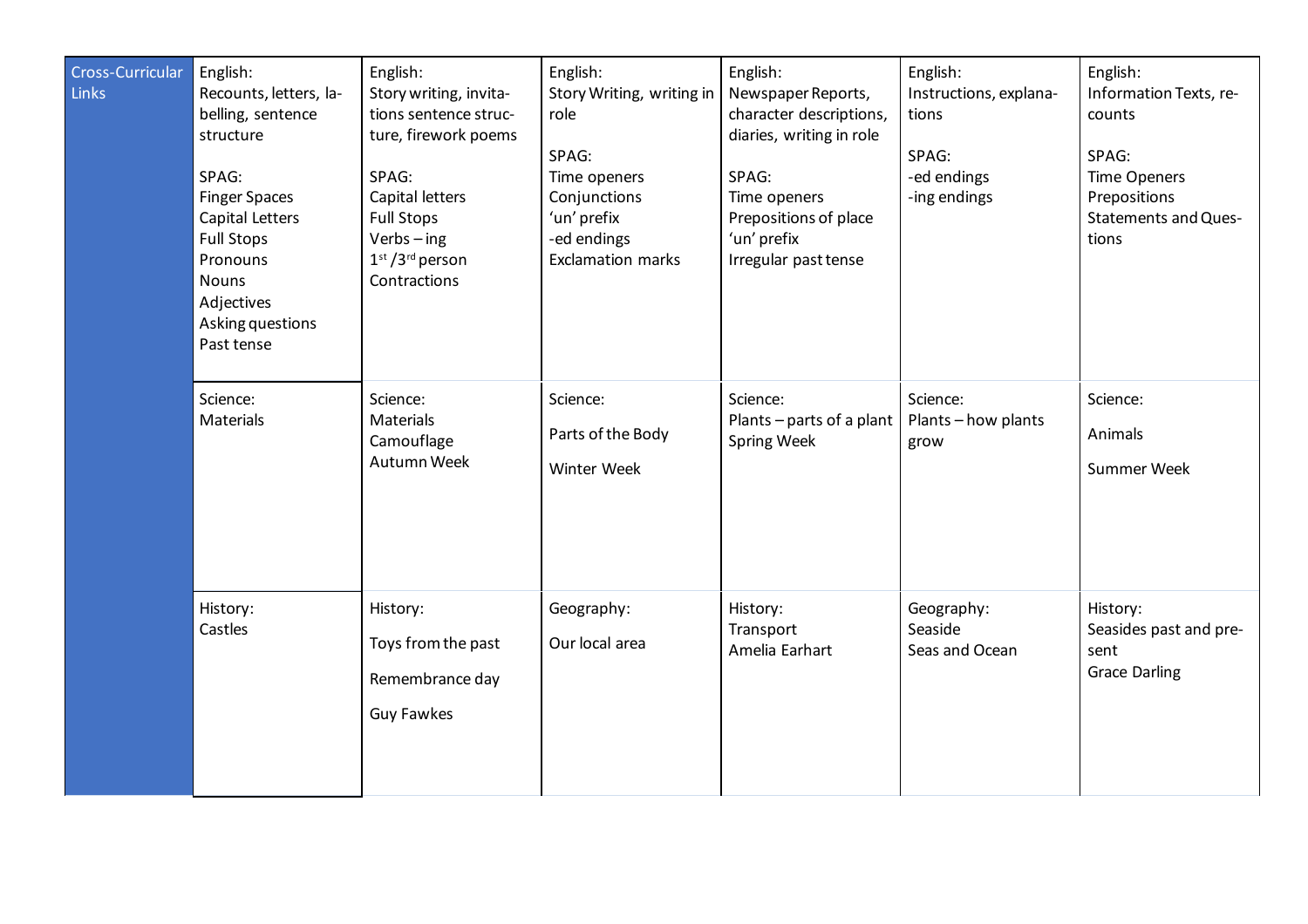| Art:<br>Colour - mixing and<br>using colour<br>Paul Klee - Castle | DT:<br>Making puppets                                            | DT:<br>Making clay pots                                   | Art:<br>Sculpture Jean<br>Arp/Andy Goldsworthy<br>- shapes/natural sculp-<br>tures | DT:<br>Moving pictures-levers<br>and sliders.                                        | Art-Seurat - printing<br>Seurat - Seascape                       |
|-------------------------------------------------------------------|------------------------------------------------------------------|-----------------------------------------------------------|------------------------------------------------------------------------------------|--------------------------------------------------------------------------------------|------------------------------------------------------------------|
| PSHE:<br>Rules<br>Medal for each child                            | PSHE:<br><b>Healthy Eating</b><br>Shyness                        | PSHE:<br><b>Health and Wellbeing</b>                      | PSHE:<br>Safety<br>Road safety<br>Online safety<br>Zones of Regulation             | PSHE:<br>Feelings and relation-<br>ship                                              | PSHE:<br>Gender                                                  |
| RE: God - Who is God?                                             | RE: Incarnation - Why<br>does Christmas matter<br>to Christians? | RE:<br>Gospel - What is the<br>good news Jesus<br>brings? | RE:<br>Salvation - Why does<br>Easter matter to Chris-<br>tians?                   | RE:<br>Judaism - Who is Jew-<br>ish and what do they<br>believe?                     | RE:<br>Judaism - Who is Jew-<br>ish and what do they<br>believe? |
| Music:<br>Charanga - Freestyle<br>unit 'The Dragon song'          | Music:<br>Charanga-Y1 scheme<br>Hey You                          | Music:<br>Charanga - Y1 Scheme<br>In the Groove           | Music:<br>Charanga - Y1 Scheme<br>Round and Round                                  | Music: Charanga-<br>Freestyle Topic<br>'Oceans, rivers and<br>Seas' On the Sea Shore | Music: Charanga - Y1<br>Scheme Reflect, Rewind<br>and Replay     |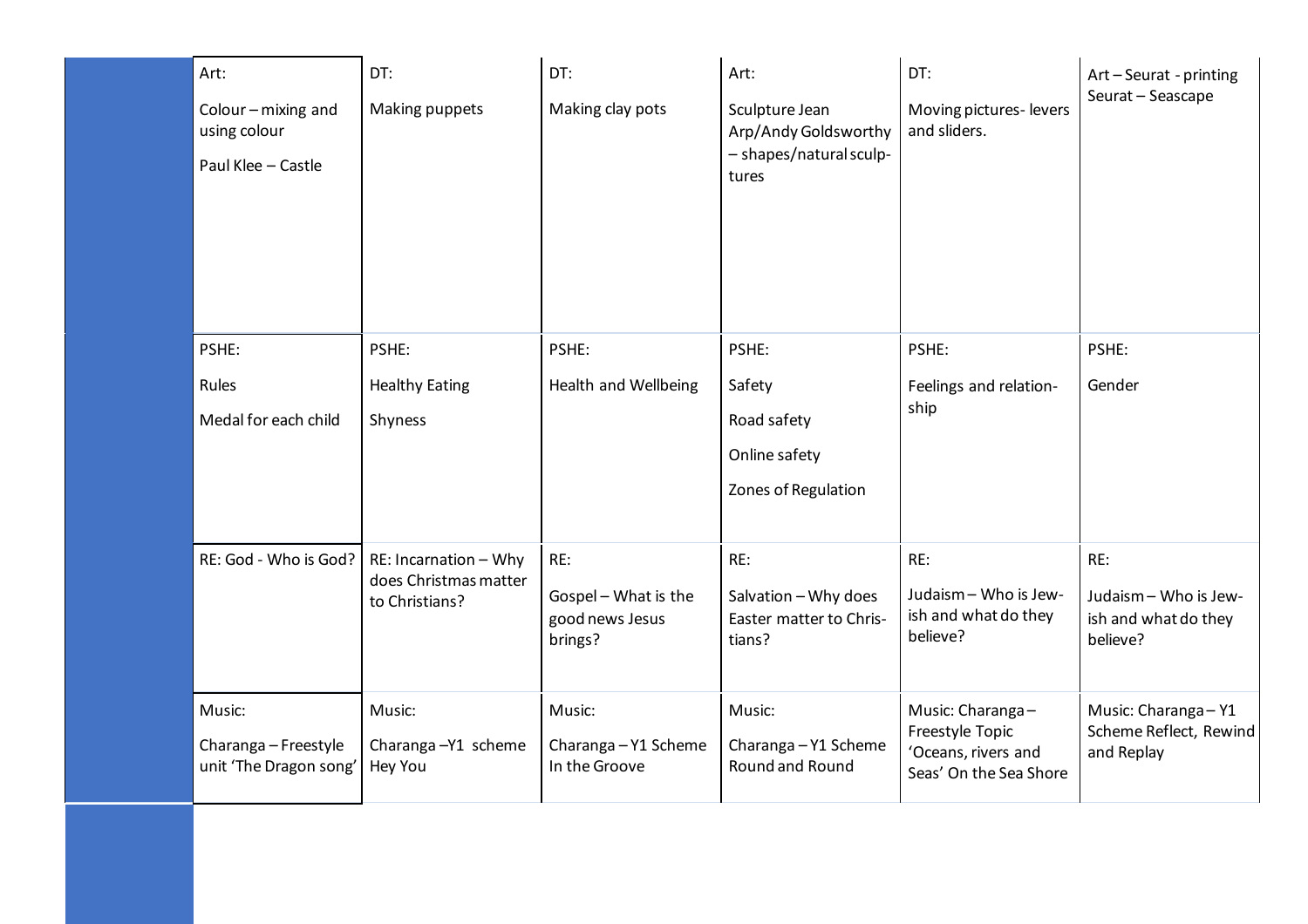|               | Computing:<br>Purple Mash - Unit 1.1<br>Online Safety & Ex-<br>ploring (4 weeks) and<br>Purple Mash - Unit 1.2<br>Grouping & Sorting (2<br>weeks)                                                                                                                                                                                                                                                              | Computing:<br>Purple Mash - Unit 1.3<br>Pictograms (3 weeks)<br>and using paint tools to<br>respond to key story<br>(2 paint a castle)                                                                                                                                                                                                                                                                                                         | Computing:<br>Purple Mash - Unit 1.4<br>Lego Builders (3 Weeks)<br>and Purple Mash - Unit<br>1.5 Maze Explorers (3<br>weeks)                                                                                                                                                                                                               | Computing:<br>Purple Mash - Unit 1.6<br><b>Animated Story Books</b><br>(5 weeks)                                                                                                                                                                                                                                                | Computing: Purple<br>Mash - Unit 1.7 Coding<br>(6 weeks)                                                                                                                                                                                                                 | Computing:<br>Purple Mash - Unit 1.8<br>Spreadsheets (3 weeks)<br>and Purple Mash-Unit<br>1.9 Technology outside<br>school (2 weeks)                                                                                                                                                                                                                                                                      |
|---------------|----------------------------------------------------------------------------------------------------------------------------------------------------------------------------------------------------------------------------------------------------------------------------------------------------------------------------------------------------------------------------------------------------------------|------------------------------------------------------------------------------------------------------------------------------------------------------------------------------------------------------------------------------------------------------------------------------------------------------------------------------------------------------------------------------------------------------------------------------------------------|--------------------------------------------------------------------------------------------------------------------------------------------------------------------------------------------------------------------------------------------------------------------------------------------------------------------------------------------|---------------------------------------------------------------------------------------------------------------------------------------------------------------------------------------------------------------------------------------------------------------------------------------------------------------------------------|--------------------------------------------------------------------------------------------------------------------------------------------------------------------------------------------------------------------------------------------------------------------------|-----------------------------------------------------------------------------------------------------------------------------------------------------------------------------------------------------------------------------------------------------------------------------------------------------------------------------------------------------------------------------------------------------------|
|               | PE                                                                                                                                                                                                                                                                                                                                                                                                             | PE                                                                                                                                                                                                                                                                                                                                                                                                                                             | PE                                                                                                                                                                                                                                                                                                                                         | PE                                                                                                                                                                                                                                                                                                                              | PE                                                                                                                                                                                                                                                                       | PE                                                                                                                                                                                                                                                                                                                                                                                                        |
| <b>Skills</b> | Science:<br>Sc1/3.1a distinguish<br>between an object<br>and the material from<br>which it is made<br>Sc1/3.1b identify<br>and name a variety of<br>everyday materials,<br>including wood, plas-<br>tic, glass, metal, wa-<br>ter, and rock<br>Sc1/3.1c describe<br>the simple physical<br>properties of a variety<br>of everyday materials<br>Sc1/3.1d compare<br>and group together a<br>variety of everyday | Science:<br>Sc1/3.1a distinguish<br>between an object and<br>the material from<br>which it is made<br>Sc1/3.1b identify and<br>name a variety of eve-<br>ryday materials, includ-<br>ing wood, plastic, glass,<br>metal, water, and rock<br>Sc1/3.1c describe the<br>simple physical proper-<br>ties of a variety of eve-<br>ryday materials<br>Sc1/3.1d compare<br>and group together a<br>variety of everyday ma-<br>terials on the basis of | Science:<br>Sc1/2.2d identify,<br>name, draw and label<br>the basic parts of the<br>human body and say<br>which part of the body<br>is associated with each<br>sense.<br>Sc1/4.1a observe<br>changes across the 4<br>seasons<br>Sc1/4.1b observe and<br>describe weather asso-<br>ciated with the seasons<br>and how day length<br>varies. | Science:<br>Sc1/2.1a identify and<br>name a variety of com-<br>mon wild and garden<br>plants, including decid-<br>uous and evergreen<br>trees<br>Sc1/2.1b identify and<br>describe the basic<br>structure of a variety of<br>common flowering<br>plants, including trees<br>Sc1/4.1a observe<br>changes across the 4<br>seasons | Science:<br>Sc1/2.1a identify and<br>name a variety of com-<br>mon wild and garden<br>plants, including decid-<br>uous and evergreen<br>trees<br>Sc1/2.1b identify and<br>describe the basic<br>structure of a variety of<br>common flowering<br>plants, including trees | Science:<br>Sc1/2.2a identify and<br>name a variety of com-<br>mon animals including,<br>fish, amphibians, rep-<br>tiles, birds and mam-<br>mals<br>Sc1/2.2b identify and<br>name a variety of com-<br>mon animals that are<br>carnivores, herbivores<br>and omnivores<br>Sc1/2.2c describe and<br>compare the structure<br>of a variety of common<br>animals (fish, amphibi-<br>ans, reptiles, birds and |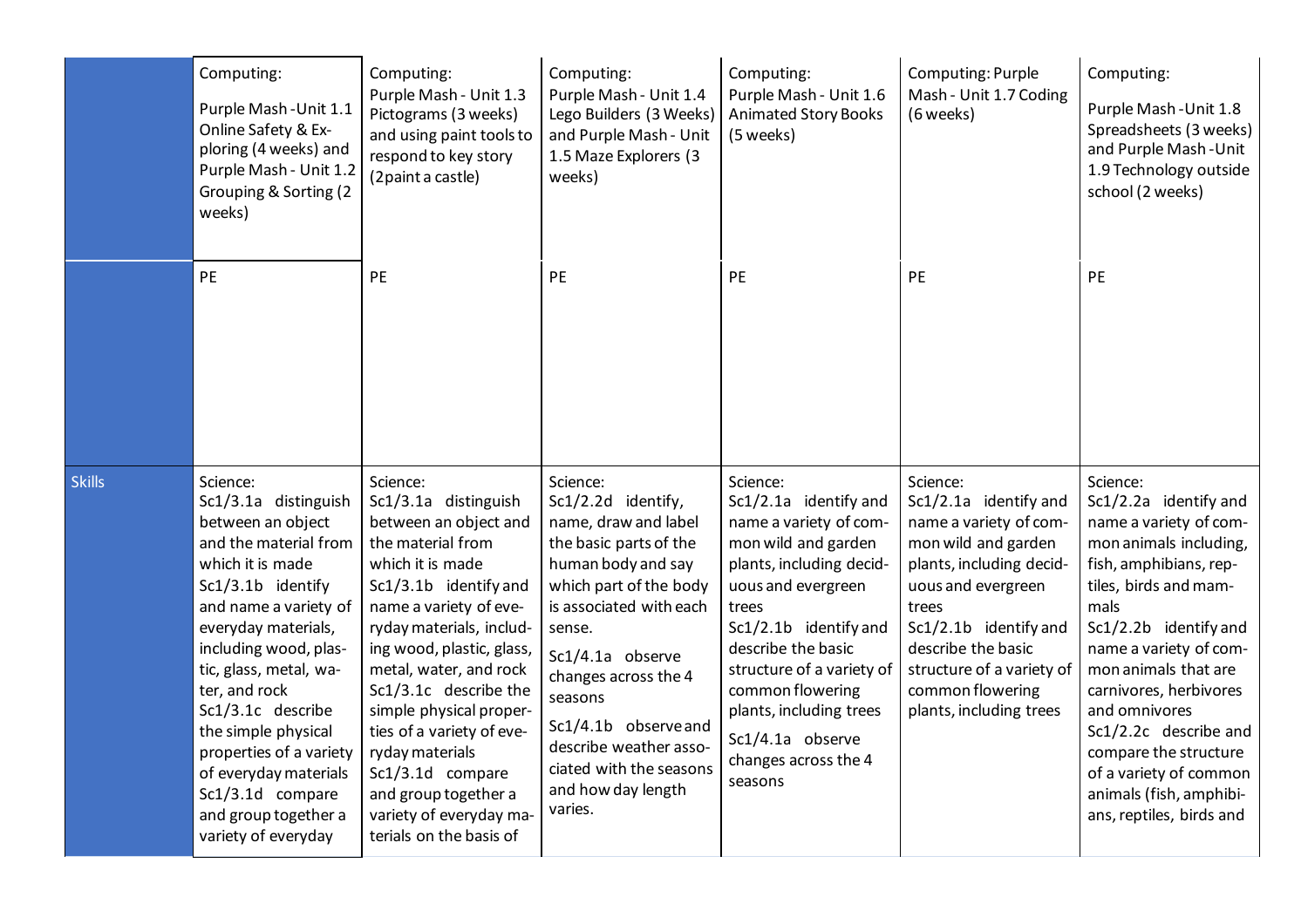| materials on the basis<br>of their simple physi-<br>cal properties                                       | their simple physical<br>properties<br>Sc1/4.1a observe<br>changes across the 4<br>seasons<br>Sc1/4.1b observe and<br>describe weather asso-<br>ciated with the seasons<br>and how day length<br>varies.                                                     |                                                                                                                                                                                                                                                                                                                                                                                                                                   | Sc1/4.1b observe and<br>describe weather asso-<br>ciated with the seasons<br>and how day length<br>varies. |                                                                                                                                                     | mammals including<br>pets<br>Sc1/4.1a observe<br>changes across the 4<br>seasons<br>Sc1/4.1b observe and<br>describe weather asso-<br>ciated with the seasons<br>and how day length<br>varies. |
|----------------------------------------------------------------------------------------------------------|--------------------------------------------------------------------------------------------------------------------------------------------------------------------------------------------------------------------------------------------------------------|-----------------------------------------------------------------------------------------------------------------------------------------------------------------------------------------------------------------------------------------------------------------------------------------------------------------------------------------------------------------------------------------------------------------------------------|------------------------------------------------------------------------------------------------------------|-----------------------------------------------------------------------------------------------------------------------------------------------------|------------------------------------------------------------------------------------------------------------------------------------------------------------------------------------------------|
| History:<br>Hi1/1.2 events be-<br>yond living memory<br>that are significant na-<br>tionally or globally | History<br>Hi1/1.1 changes<br>within living memory.<br>Where appropriate,<br>these should be used to<br>reveal aspects of<br>change in national life<br>Geography:<br>Ge1/1.3a identify sea-<br>sonal and daily weather<br>patterns in the United<br>Kingdom | Geography:<br>$Ge1/1.1b$ name, lo-<br>cate and identify char-<br>acteristics of the 4<br>countries and capital<br>cities of the United<br>Kingdom and its sur-<br>rounding seas<br>Ge1/1.3a identify sea-<br>sonal and daily weather<br>patterns in the United<br>Kingdom<br>Ge1/1.4d use simple<br>fieldwork and observa-<br>tional skills to study the<br>geography of their<br>school and its grounds<br>and the key human and | Geography:<br>Ge1/1.3a identify sea-<br>sonal and daily weather<br>patterns in the United<br>Kingdom       | Geography:<br>Ge1/1.3b use basic<br>geographical vocabu-<br>lary to refer to: key<br>physical features, in-<br>cluding: beach, cliff,<br>coast, sea | History<br>Hi1/1.1 changes<br>within living memory.<br>Where appropriate,<br>these should be used to<br>reveal aspects of<br>change in national life                                           |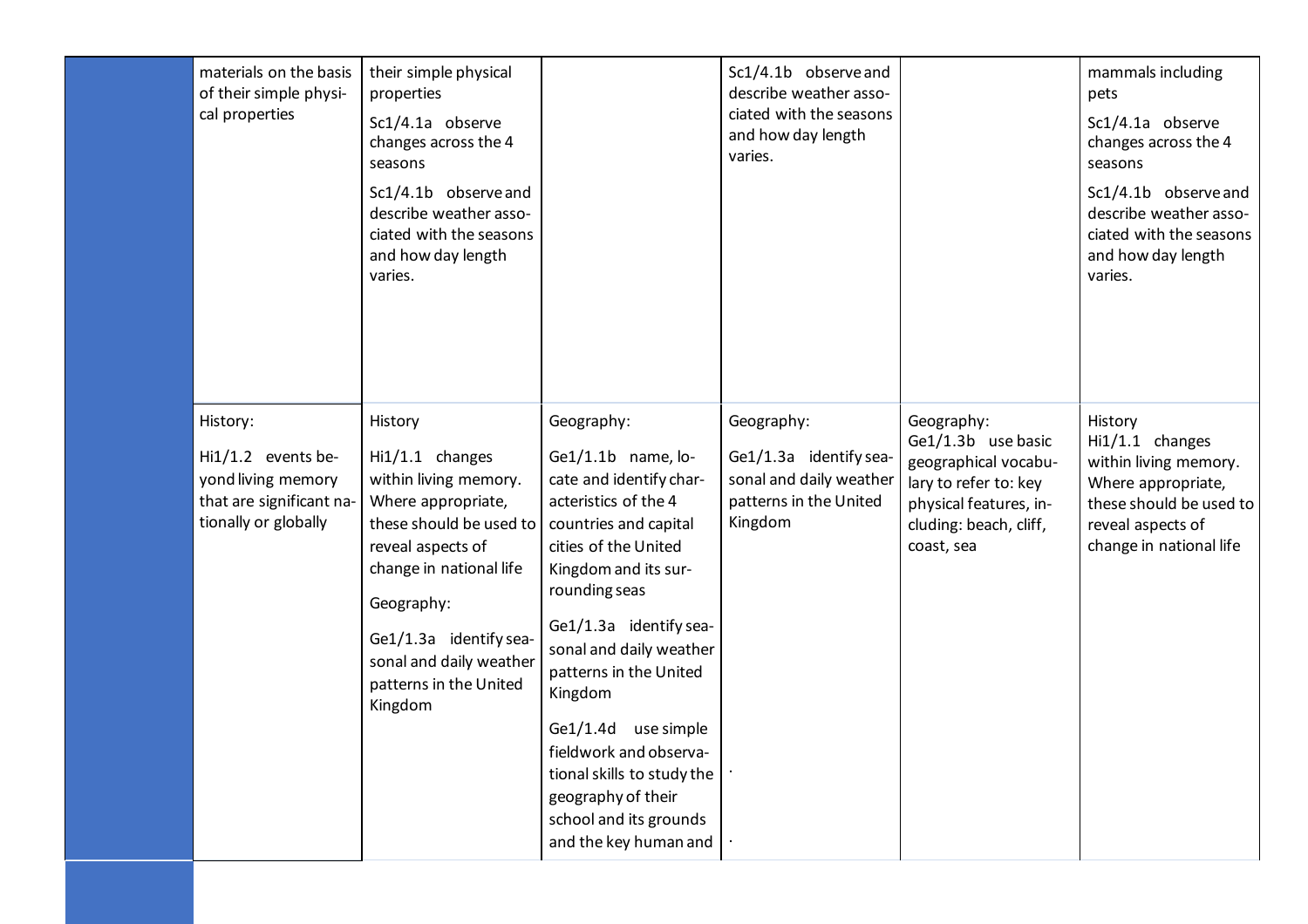|                                                                                                                                                                                                                                                                              |     | physical features of its<br>surrounding environ-<br>ment.                                                                                                                                                                                                                    |                                                                                                                                                                                                                                                                                                                  |                                                                                                                                                                                                                                                                                                                                                  |                                                                                                                                                                                                                                  |
|------------------------------------------------------------------------------------------------------------------------------------------------------------------------------------------------------------------------------------------------------------------------------|-----|------------------------------------------------------------------------------------------------------------------------------------------------------------------------------------------------------------------------------------------------------------------------------|------------------------------------------------------------------------------------------------------------------------------------------------------------------------------------------------------------------------------------------------------------------------------------------------------------------|--------------------------------------------------------------------------------------------------------------------------------------------------------------------------------------------------------------------------------------------------------------------------------------------------------------------------------------------------|----------------------------------------------------------------------------------------------------------------------------------------------------------------------------------------------------------------------------------|
| Art:<br>-Recognise and name<br>primary and second-<br>ary colours<br>-Mix primary colours<br>to make secondary<br>col-ours<br>-Explore the relation-<br>ship between mood<br>and colour<br>- Begin to control lines<br>to create simple draw-<br>ings from observa-<br>tions | DT: | DT:<br>-Investigate a range of<br>different materials and<br>experiment with how<br>they can be connected<br>together to form simple<br>structures<br>-Begin to form own 3D<br>pieces<br>Investigate clay - pinch-<br>ing<br>g, rolling, twisting,<br>scratching and coiling | Art:<br>- Develop understand-<br>ing of 2D and 3D in<br>terms of artwork -<br>paintings/sculptures<br>- Look at sculptures by<br>known artists and natu-<br>ral objects as starting<br>points for own work<br>Look at sculptures and<br>try to recreate them us-<br>ing everyday ob-<br>jects/range of materials | DT<br>-Understand about the<br>simple working charac-<br>teristics of materials<br>and components<br>-Understand about the<br>movement of simple<br>mechanisms including<br>levers, sliders (Year 1)<br>-Assemble, join and<br>combine materials and<br>components<br>-Use simple fixing ma-<br>terials e.g. temporary -<br>paper clips tape and | Art:<br>-Finger print, sponge<br>print, block print to<br>form patterns, experi-<br>ment with amounts of<br>paint applied and de-<br>velop control<br>- Develop controlled<br>printing against outline<br>/within cut out shapes |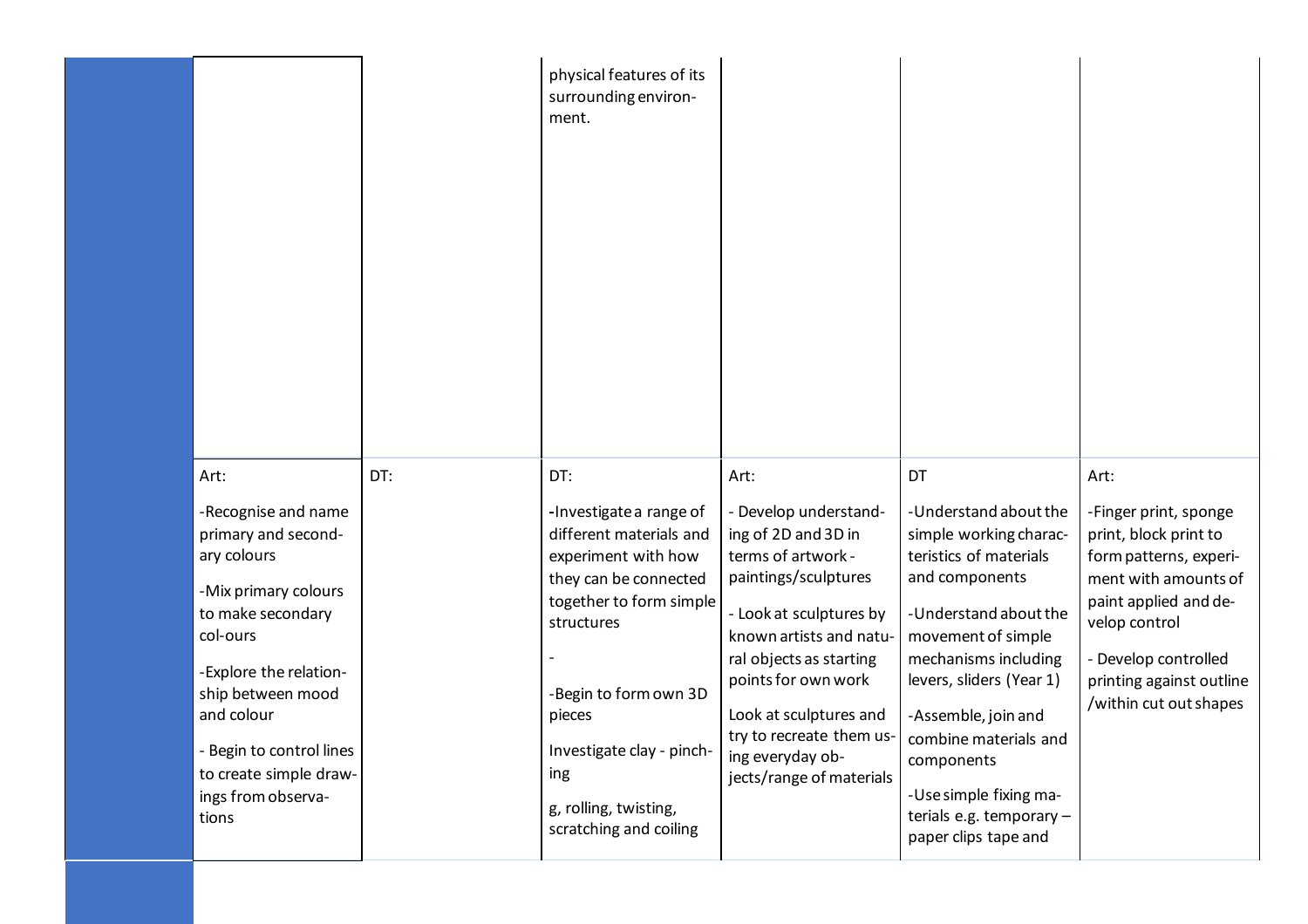| -Make marks using<br>paint with a variety of<br>tools (thick felt tip<br>pens/chalks/char-<br>coal/wax crayon/pas-<br>tel) |                                                                                                                                          | and add details and tex-<br>tures using tools                                                                         |                                                                                                                      | permanent - glue, sta-<br>ples                                                                                        |                                                                                                                       |
|----------------------------------------------------------------------------------------------------------------------------|------------------------------------------------------------------------------------------------------------------------------------------|-----------------------------------------------------------------------------------------------------------------------|----------------------------------------------------------------------------------------------------------------------|-----------------------------------------------------------------------------------------------------------------------|-----------------------------------------------------------------------------------------------------------------------|
| -Colour within the line                                                                                                    |                                                                                                                                          |                                                                                                                       |                                                                                                                      |                                                                                                                       |                                                                                                                       |
| Music:                                                                                                                     | Music:                                                                                                                                   | Music:                                                                                                                | Music:                                                                                                               | Music:                                                                                                                | Music:                                                                                                                |
| $Mu1/1.1$ use their<br>voices expressively<br>and creatively by sing-<br>ing songs and speak-<br>ing chants and rhymes     | $Mu1/1.1$ use their<br>voices expressively and<br>creatively by singing<br>songs and speaking<br>chants and rhymes                       | $Mu1/1.1$ use their<br>voices expressively and<br>creatively by singing<br>songs and speaking<br>chants and rhymes    | Mu1/1.1 use their<br>voices expressively and<br>creatively by singing<br>songs and speaking<br>chants and rhymes     | Mu1/1.1 use their<br>voices expressively and<br>creatively by singing<br>songs and speaking<br>chants and rhymes      | Mu1/1.1 use their<br>voices expressively and<br>creatively by singing<br>songs and speaking<br>chants and rhymes      |
| Mu1/1.3 listen with<br>concentration and un-<br>derstanding to a<br>range of high-quality<br>live and recorded mu-<br>sic  | $Mu1/1.3$ listen with<br>concentration and un-<br>derstanding to a range<br>of high-quality live and<br>recorded music perfor-<br>mances | Mu1/1.3 listen with<br>concentration and un-<br>derstanding to a range<br>of high-quality live and<br>recorded music. | Mu1/1.3 listen with<br>concentration and un-<br>derstanding to a range<br>of high-quality live and<br>recorded music | Mu1/1.3 listen with<br>concentration and un-<br>derstanding to a range<br>of high-quality live and<br>recorded music. | Mu1/1.3 listen with<br>concentration and un-<br>derstanding to a range<br>of high-quality live and<br>recorded music. |
|                                                                                                                            | Relationships - Begin to<br>explore actions and                                                                                          |                                                                                                                       |                                                                                                                      |                                                                                                                       |                                                                                                                       |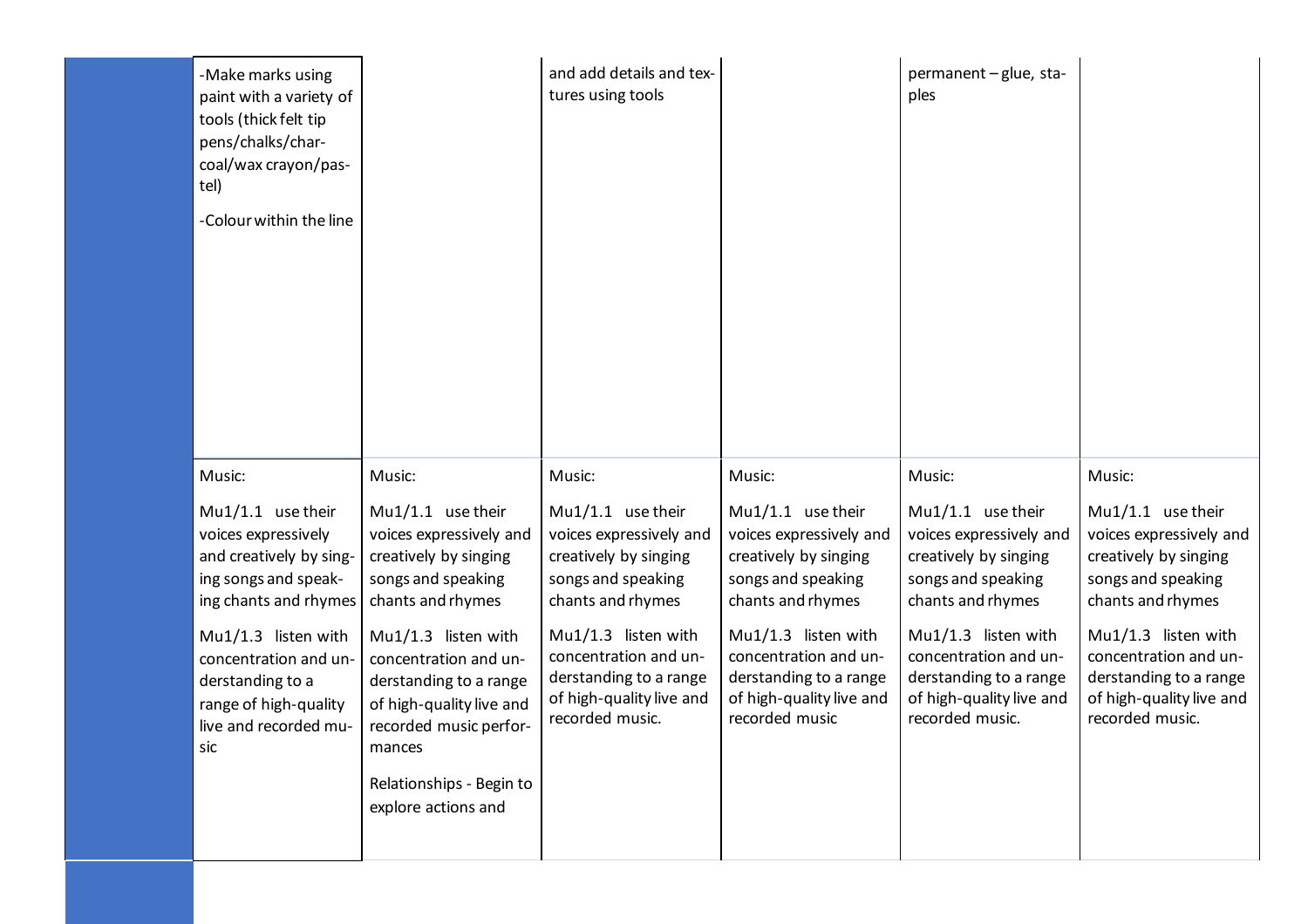|                                                                                                                                                                                                                         | pathways with a part-<br>ner.<br>Performance-Begin to<br>use counts within their<br>performance.                                                                                                                                                                 |                                                                                                                                                                                                                                                                                                                               |                                                                                                                                                                                                       |                                                                                                                                                                                                                                                                                                       |                                                                                                                                                                                                                                                                     |
|-------------------------------------------------------------------------------------------------------------------------------------------------------------------------------------------------------------------------|------------------------------------------------------------------------------------------------------------------------------------------------------------------------------------------------------------------------------------------------------------------|-------------------------------------------------------------------------------------------------------------------------------------------------------------------------------------------------------------------------------------------------------------------------------------------------------------------------------|-------------------------------------------------------------------------------------------------------------------------------------------------------------------------------------------------------|-------------------------------------------------------------------------------------------------------------------------------------------------------------------------------------------------------------------------------------------------------------------------------------------------------|---------------------------------------------------------------------------------------------------------------------------------------------------------------------------------------------------------------------------------------------------------------------|
| PE:                                                                                                                                                                                                                     | PE:                                                                                                                                                                                                                                                              | PE:                                                                                                                                                                                                                                                                                                                           | PE:                                                                                                                                                                                                   | PE:                                                                                                                                                                                                                                                                                                   | PE:                                                                                                                                                                                                                                                                 |
| Sending &<br>Receiving - Explore<br>S&R with hands and<br>feet to a partner.<br>Dribbling - Explore<br>Dribbling with hands<br>and feet<br>Attacking - Explore<br>changing direction to<br>move away from a<br>partner. | Actions - Copy, remem-<br>ber and repeat actions<br>to represent a theme.<br>Explore creating their<br>own actions in relation<br>to a theme.<br>Dynamics - Explore var-<br>ying speeds to repre-<br>sent an idea.<br>Space - Explore path-<br>ways within their | Shapes - Explore basic<br>and still shapes<br>straight, tuck, straddle,<br>pike.<br>Balances - Perform bal-<br>ances making their<br>body tense, stretched<br>and curled.<br>Rolls - Explore barrel,<br>straight and forward<br>roll progressions.<br>Jumps - Explore shape<br>jumps including jump-<br>ing off low apparatus | Hitting - Explore<br>hitting a dropped<br>ball with a racket.<br>Feeding - Throw a<br>ball over a net to land<br>into the court area.<br>Rallying - Explore un-<br>derarm rallying with a<br>partner. | Striking - Explore<br>striking a ball with their<br>hand and equipment.<br>Fielding - Develop<br>tracking and retrieving<br>a ball for their team.<br>Throwing - Explore<br>technique when throw-<br>ing over and underarm.<br>Catching - Develop co-<br>ordination and tech-<br>nique when catching. | Running - Explore run-<br>ning at different speeds<br>and over obstacles.<br>Jumping - Develop bal-<br>ance whilst jumping<br>and landing. Explore<br>hopping, jumping and<br>leaping for distance.<br>Throwing - Explore<br>throwing for distance<br>and accuracy. |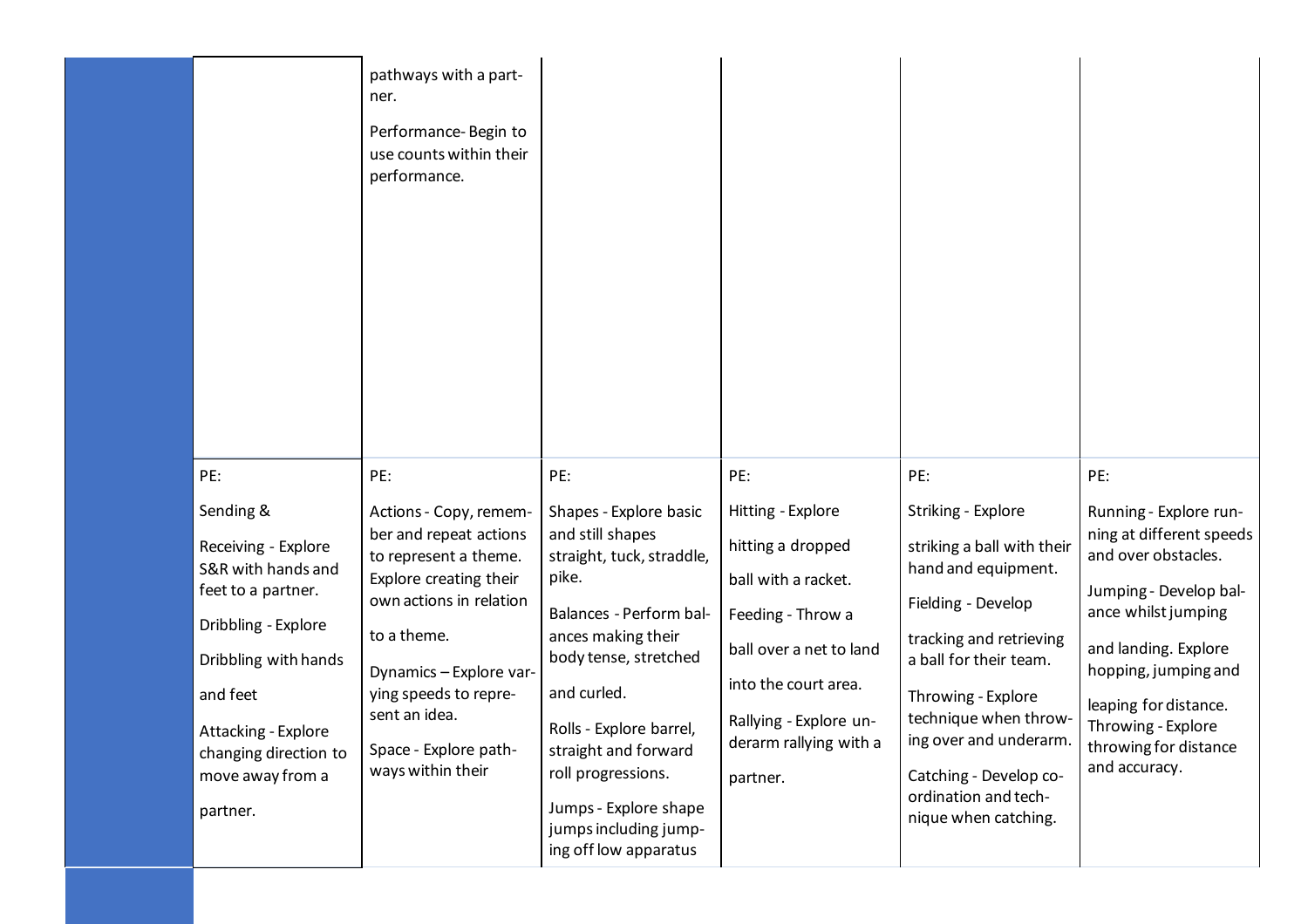|             | Space - Recognise<br>good space when<br>playing games.<br>Defending - Explore<br>tracking and move to<br>stay with a partner |                                                                     |                                                                                                                                                       | Footwork - Use the<br>ready position to move<br>towards a ball                                                                                                  |                                           |                                                                                                    |
|-------------|------------------------------------------------------------------------------------------------------------------------------|---------------------------------------------------------------------|-------------------------------------------------------------------------------------------------------------------------------------------------------|-----------------------------------------------------------------------------------------------------------------------------------------------------------------|-------------------------------------------|----------------------------------------------------------------------------------------------------|
| Experiences | Leeds Castle visit<br>Knights and Prin-<br>cesses day<br>Medieval re-enact-<br>ment visitors - Meet a<br>Knight and Lady     | Puppeteer to visit<br>school<br>Remembrance $-2$<br>minutes silence | Hargate Forest Visit<br>Topic day - create your<br>own 3D park<br>STEM challenge - Make<br>a slide<br>Beeche Visit - Pond<br>dipping<br>Fireman visit | Complete traffic survey<br>in local area<br>Spring walk - around<br>school grounds<br>Topic day - Making ve-<br>hicles (cars, hot air bal-<br>loons and planes) | Seaside Day<br>Growing a bean in a<br>bag | Animal group visiting<br>school<br>Pirate day<br>Hobgoblin Theatre<br>Company-Treasure Is-<br>land |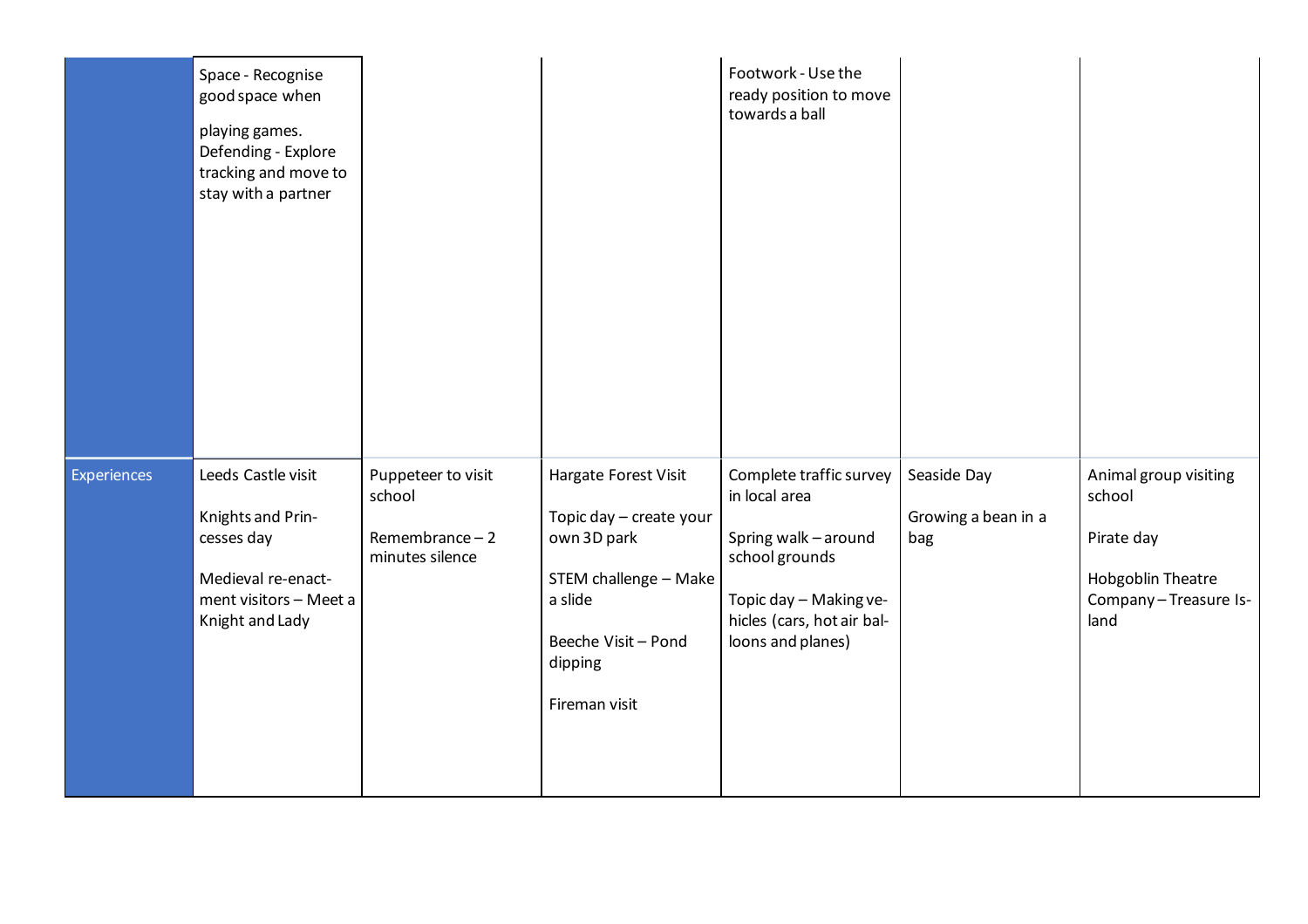| Knowledge | I know what material<br>an object is<br>I can identify different<br>materials<br>I can describe the sim-<br>ple physical properties<br>of a material<br>I can compare and<br>group materials.<br>I can compare past<br>and present homes<br>To know how a castle<br>is built<br>Who works in a castle<br>Who lives in castles<br>now<br>Creating a castle<br>Abstract castle pic-<br>tures with chalk and | I know what material<br>an object is<br>I can identify different<br>materials<br>I can describe the sim-<br>ple physical properties<br>of a material<br>I can choose the best<br>material for a given<br>purpose<br>Observe changes across<br>the four seasons<br>Describe weather<br>across the four seasons<br>Compare past and pre-<br>sent toys - materials<br>etc.<br>Order toys from past to<br>present<br>Create own puppet | I can identify, name,<br>draw and label parts of<br>the body<br>I can say which part of<br>the body is associated<br>with which sense<br>Observe changes across<br>the four seasons<br>Describe weather<br>across the four seasons<br>I can name and locate<br>the four countries and<br>capital cities of the UK<br>To know what we need<br>in our local area<br>To give directions<br>around our school<br>To understand our<br>school's history | Identify and name<br>plants<br>Find plants<br>Label roots, stem,<br>leaves and flower<br>Observe changes across<br>the four seasons<br>Describe weather<br>across the four seasons<br>To know how we and<br>others travel to school<br>Research Amelia Ear-<br>hart and Amy Johnson<br>To know that these<br>women were pioneers<br>To understand these<br>women did a lot for<br>other women | Plant a seed and watch<br>it grow<br>Observe the developing<br>structure of a plant<br>To identify key geo-<br>graphical of a seaside -<br>beach, cliff, coast, sea<br>and cave<br>To recognise differ-<br>ences in how people<br>used the seaside in the<br>past<br>To learn about Grace<br>Darling and the way she<br>helped others. | To sort and classify<br>types of animals<br>Identify and name com-<br>mon animals<br>Understand Carnivore,<br>Omnivore and Herbi-<br>vore<br>Observe changes across<br>the four seasons<br>Describe weather<br>across the four seasons<br>Name and locate the<br>worlds 7 continents and<br>5 oceans<br>Know the seas sur-<br>rounding the UK<br><b>Famous Pirate</b><br>Role of a pirate<br>Difference between Pi-<br>rate and smugglers |
|-----------|-----------------------------------------------------------------------------------------------------------------------------------------------------------------------------------------------------------------------------------------------------------------------------------------------------------------------------------------------------------------------------------------------------------|------------------------------------------------------------------------------------------------------------------------------------------------------------------------------------------------------------------------------------------------------------------------------------------------------------------------------------------------------------------------------------------------------------------------------------|----------------------------------------------------------------------------------------------------------------------------------------------------------------------------------------------------------------------------------------------------------------------------------------------------------------------------------------------------------------------------------------------------------------------------------------------------|-----------------------------------------------------------------------------------------------------------------------------------------------------------------------------------------------------------------------------------------------------------------------------------------------------------------------------------------------------------------------------------------------|----------------------------------------------------------------------------------------------------------------------------------------------------------------------------------------------------------------------------------------------------------------------------------------------------------------------------------------|-------------------------------------------------------------------------------------------------------------------------------------------------------------------------------------------------------------------------------------------------------------------------------------------------------------------------------------------------------------------------------------------------------------------------------------------|
|           | oil pastels<br>PSHE To understand<br>the rules of my new<br>classroom and the<br>school<br>R.E. Who is God? De-<br>velop ideas of our un-<br>derstanding of God.                                                                                                                                                                                                                                          | Sketching old and new<br>toys<br><b>PSHE: Healthy Eating</b><br>R.E. Why does Christ-<br>mas matter to Chris-<br>tians?<br>Re-tell the Christmas<br>story<br>To understand what<br>Christians learn from<br>the Christmas Story                                                                                                                                                                                                    | Andy Goldsworthy to<br>choose natural re-<br>sources to create a<br>piece of art<br>PSHE: To understand<br>how to stay healthy<br>R.E. What is the good<br>news Jesus brings?<br>To understand the mes-<br>sage Jesus gives us<br>through stories in the<br>bible                                                                                                                                                                                  | DT create different<br>forms of transport<br><b>PSHE: Road Safety</b><br><b>Online Safety</b><br>RE. Why does Easter<br>matter to Christians?<br>Re-tell the Easter story<br>Understand the varying<br>emotions throughout                                                                                                                                                                    | DT Create a beach hut<br>Collaborative under the<br>sea Art<br>PSHE: Feelings and Re-<br>lationship<br>R.E. Judaism - who is<br>Jewish and what do<br>they believe?<br>To learn about other<br>cultures and their cele-<br>brations                                                                                                    | <b>Spoon Pirates</b><br>Create a pirate map<br>Me as a pirate<br>PSHE: Gender<br>R.E. Judaism - who is<br>Jewish and what do<br>they believe?<br>To learn about other<br>cultures and their cele-<br>brations                                                                                                                                                                                                                             |